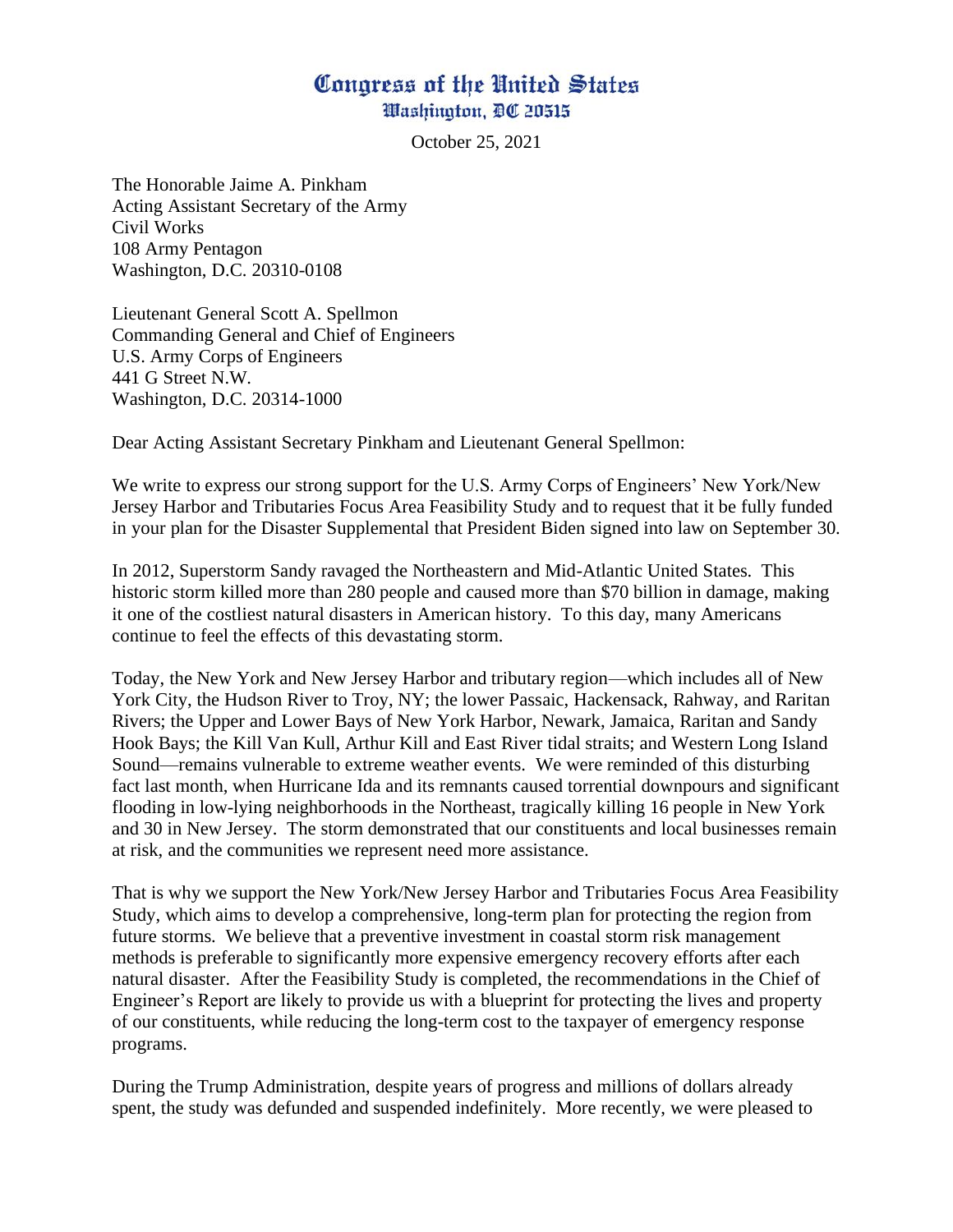see the study included in President Biden's funding request for Fiscal Year 2022, and we appreciate this Administration's support.

The Disaster Supplemental, which passed both chambers of Congress and became law late last month, provides \$28.6 billion in disaster relief funding, including \$100 million for "high-priority studies of projects in States with a major disaster declared due to Hurricane Ida pursuant to the Robert T. Stafford Disaster Relief and Emergency Assistance Act (42 U.S.C. 5121 et seq.) in fiscal year 2021." The New York/New Jersey Harbor and Tributaries Focus Area Feasibility Study is a high priority for the many communities in New York and New Jersey that would dramatically benefit from the coastal storm risk management measures that the study is evaluating. The remaining balance of funding is \$9,624,000 to complete the study at its currently approved total cost. Moreover, by allocating the total remaining cost of the study now, the Army Corps could ensure that this critical project is not further delayed due to future funding gaps.

Therefore, we respectfully request that you provide full funding for the New York/New Jersey Harbor and Tributaries Focus Area Feasibility Study in your plan for the Disaster Supplemental.

Thank you for your full and fair consideration.

Sincerely,

 $\mathcal{A}$ 

HAKEEM JEFFRIES Member of Congress

 $\mu_{\rm{beam}}$  you

ADRIANO ESPAILLAT Member of Congress

Verrold Nalle

JERROLD NADLER Member of Congress

 $L$ 

CHARLES E. SCHUMER United States Senator

 $\sigma$ 6.8

CORY A. BOOKER United States Senator

person personal

KIRSTEN GILLIBRAND United States Senator